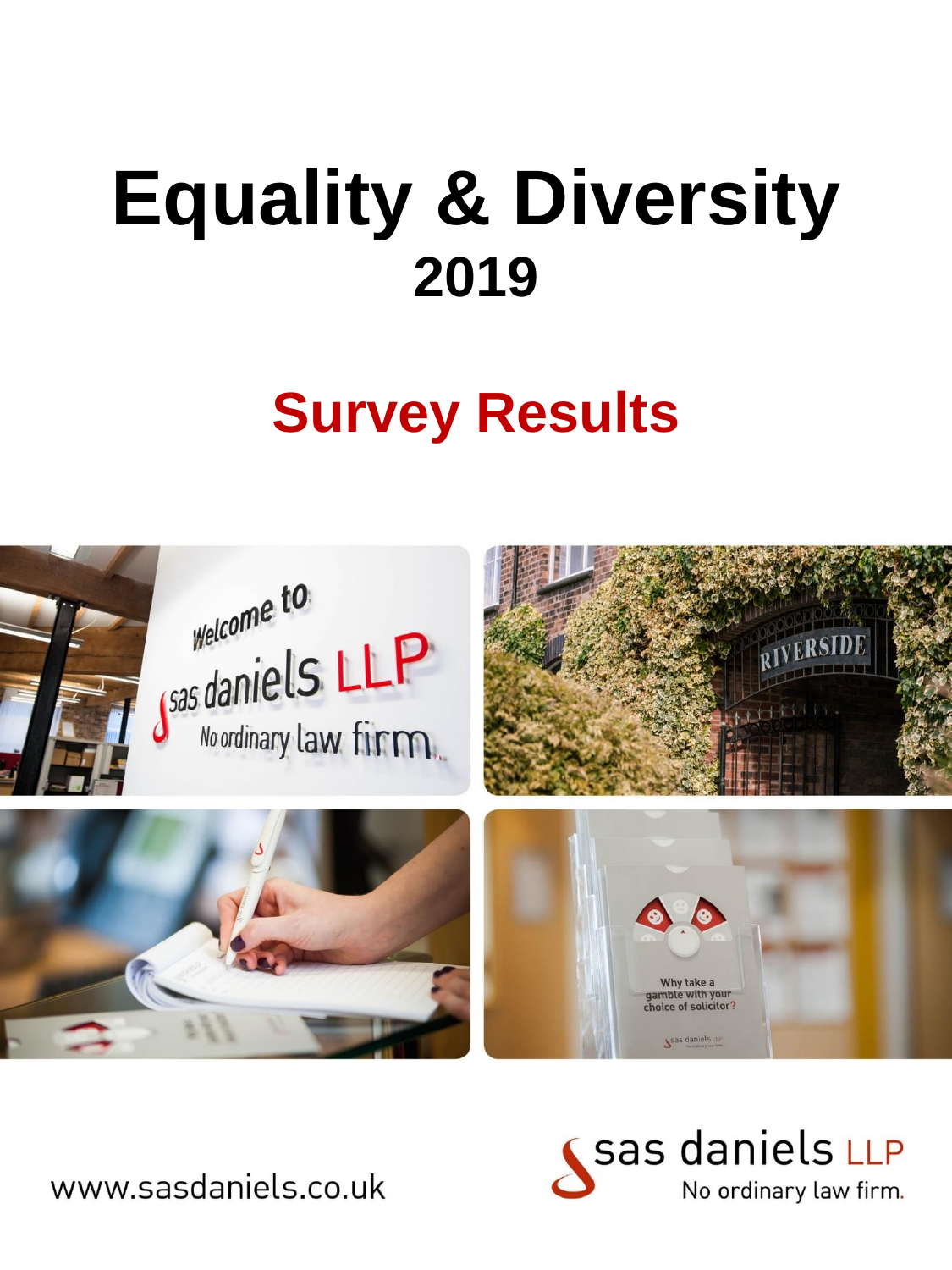## **Introduction and Benefits**

#### **Introduction**

- SAS Daniels provides Equality & Diversity data to the SRA each year. The firm follows best practice and continues to develop policies to support and encourage diversity within the firm. Our aim is to be an inclusive firm where all staff, clients and suppliers are given fair and equal opportunities.
- By conducting a survey of the staff, the firm is able to measure improvements year on year. Providing evidence to employees, the SRA, clients and potential new employees that SAS Daniels is an equal opportunities employer.
- $\bullet$  The survey was sent out to staff on 14<sup>th</sup> May 2019, in time for the data to be analysed and submitted to the SRA by 1<sup>st</sup> July 2019. A grand total of 135 out of 140 employees willingly completed the survey, which was an excellent result.

#### **Benefits of Equality and Diversity**

- When cultural diversity is acknowledged and honoured we can find new ways to capitalise on the different skills, styles and sensibilities of staff from different cultures, backgrounds and of different age or gender for example. Some of the other benefits include:
	- $=$  Attracting, recruiting and retaining people from a wide "talent" base.
	- ▬ Reducing the costs of staff turnover and absenteeism.
	- $-$  Building employee commitment, moral and discretionary effort.
	- $=$  Enhancing creativity and innovation.
	- $=$  Improving knowledge of how to operate in different cultures.
	- $-$  Improving the understanding of the needs of clients, referrers and suppliers.
	- ▬ Assisting in the development of new products, services and marketing strategies.
	- $-$  Enhancing the firm's reputation and image with external stakeholders.
	- $-$  Prevent discrimination issues from occurring.
	- $-$  Increase demand for services and increase market share.

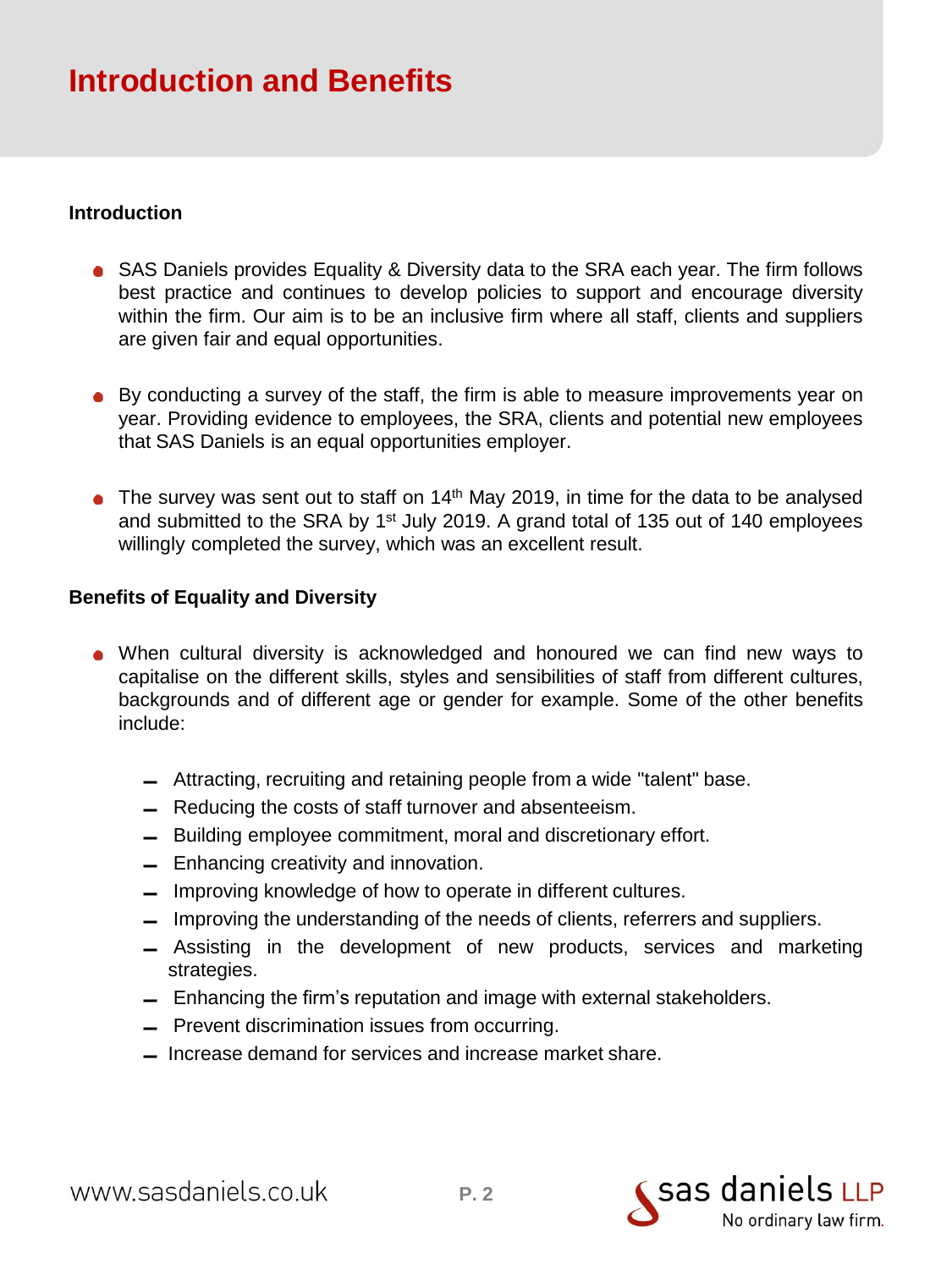## **SAS Daniels Equality and Diversity**

#### **SAS Daniels Equality & Diversity Policies**

- The firm has a number of policies relating to Equality & Diversity, which are reviewed annually and updated if required. The policies relating to Equality & Diversity can be found in our SAS Protect Handbook under the 'Equal Opportunities Policy', 'Age Discrimination Policy', and the 'Culture Religion & Belief Policy'. Our Office Manual also details our approach to Equality & Diversity in section 2.9.
- The firm is aware of its responsibilities regarding E&D, and recognises the importance of reviewing its policies and considering new initiatives to help promote best practice. It is recognised that more E&D related activities are needed and that staff awareness of these needs to be improved. Initiatives carried out by the firm include:
	- $-$  Annual reviews of the firm's Equality and Diversity policies
	- $-$  An E & D brief in the Employee Handbook which all staff must read through and tick to confirm they have read and understood the policy
	- $-$  E & D Training is provided annually and sent out via email to all staff
	- ▬ Working with well-established recruitment agencies to ensure that our recruitment process is fair, transparent and E & D focussed.
	- ▬ Conducting the E&D survey on an annual basis to ensure that we meet our regulatory requirements and to audit ourselves against being an equal opportunities employer
	- $-$  Submitting the annual report to the SRA on the firm's E&D statistics
	- $-$  Publishing the firm's E&D statistics on our firm website
	- $=$  Ensuring that the importance of E&D is made clear to new staff in their induction process. New starters are provided with a personalised induction handbook in which E&D initiatives are highlighted.

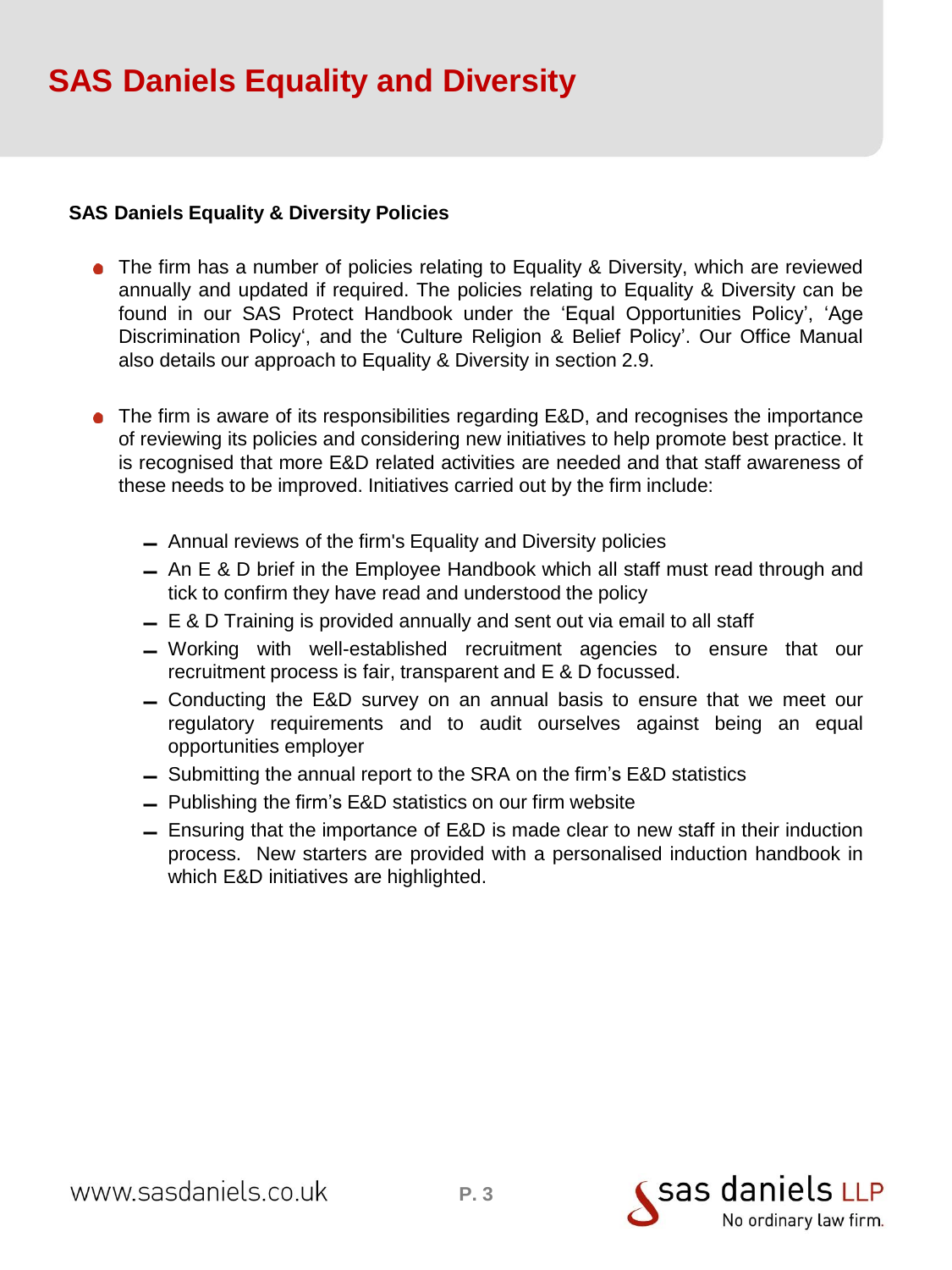

#### **What is your gender?**

#### **Gender/ role split (including all Partners)**



www.sasdaniels.co.uk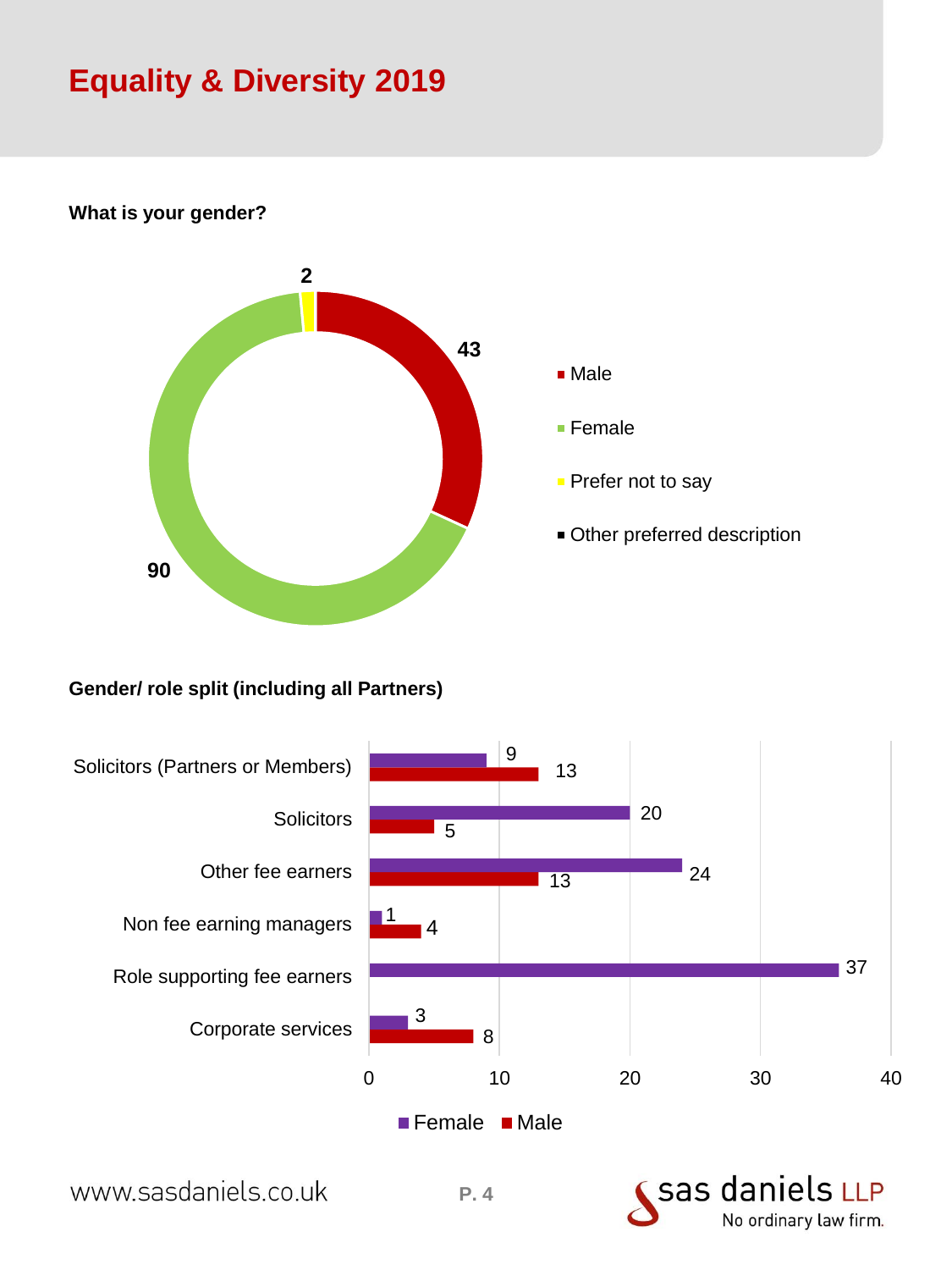

**What is your age?**





www.sasdaniels.co.uk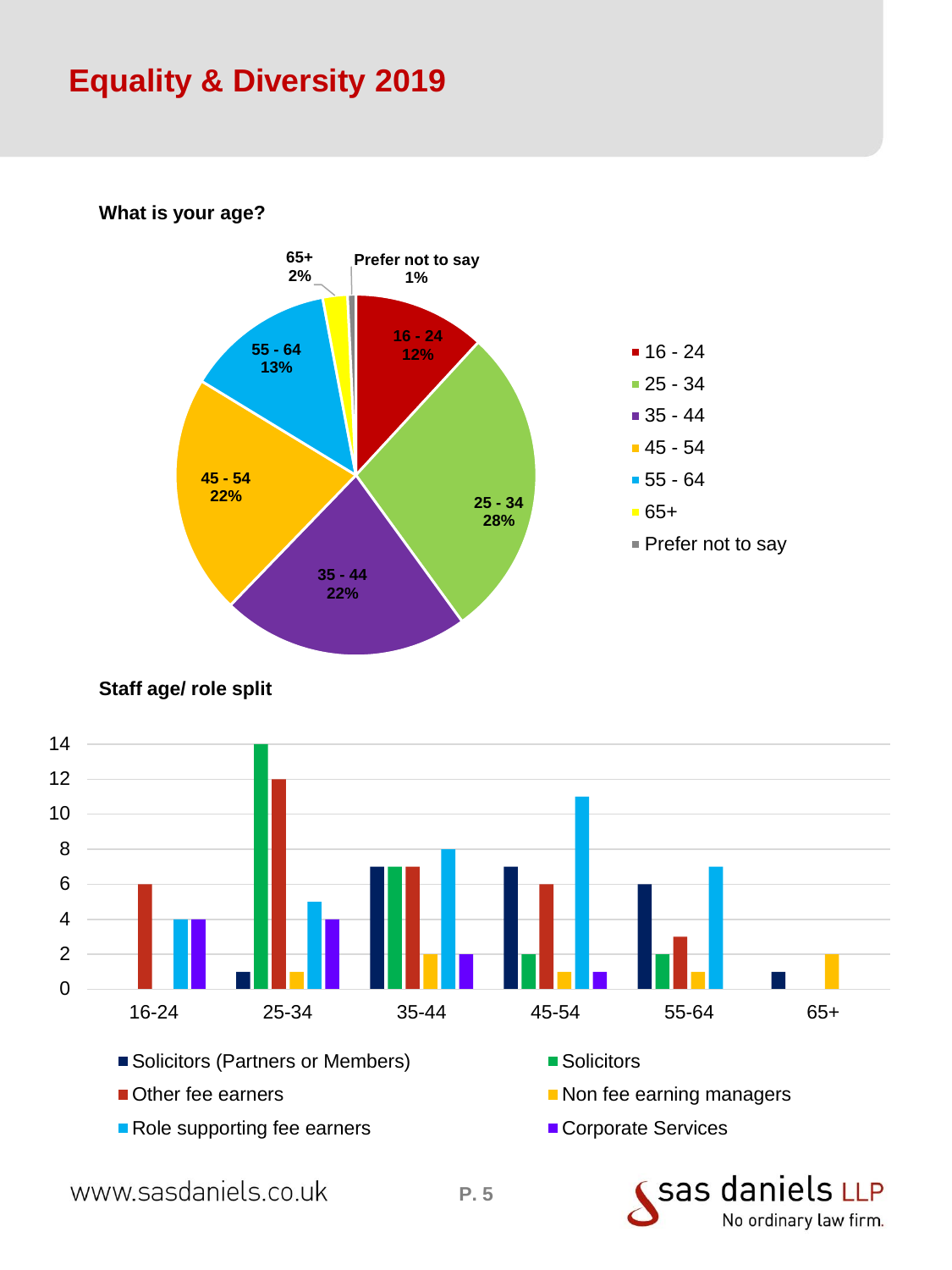#### **What is your ethnic background?**



#### **What is your religion or belief?**



www.sasdaniels.co.uk

sas daniels LLP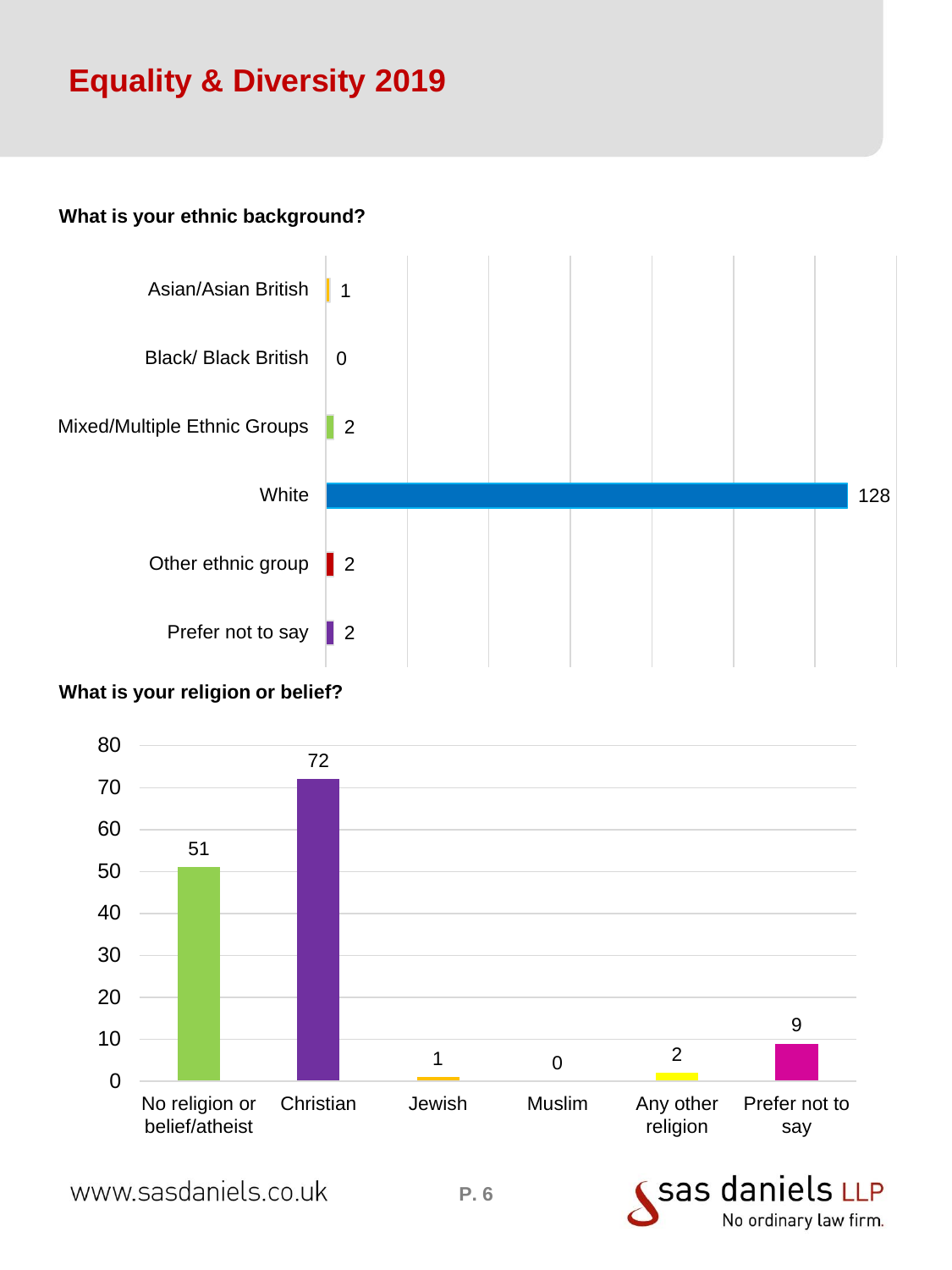

**Do you consider yourself to have a disability?**

**Are your day to day activities limited because of a health problem or disability which has lasted, or is expected to last, at least 12 months?**

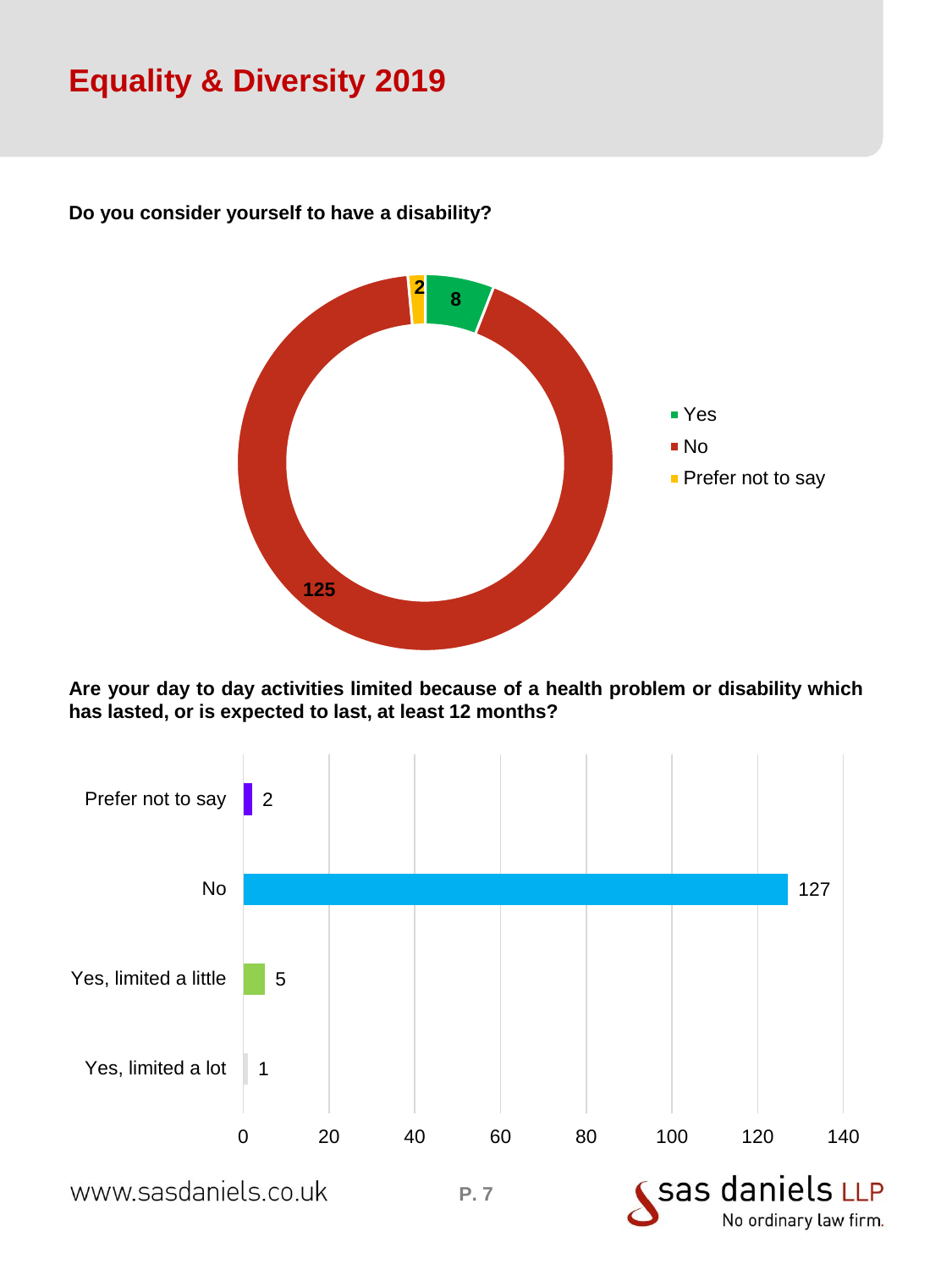#### **Did you mainly attend a state or fee paying school between the ages of 11 - 18?**



**What is the highest level of qualifications achieved by either of your parent(s) or guardian(s) by the time you were 18?**

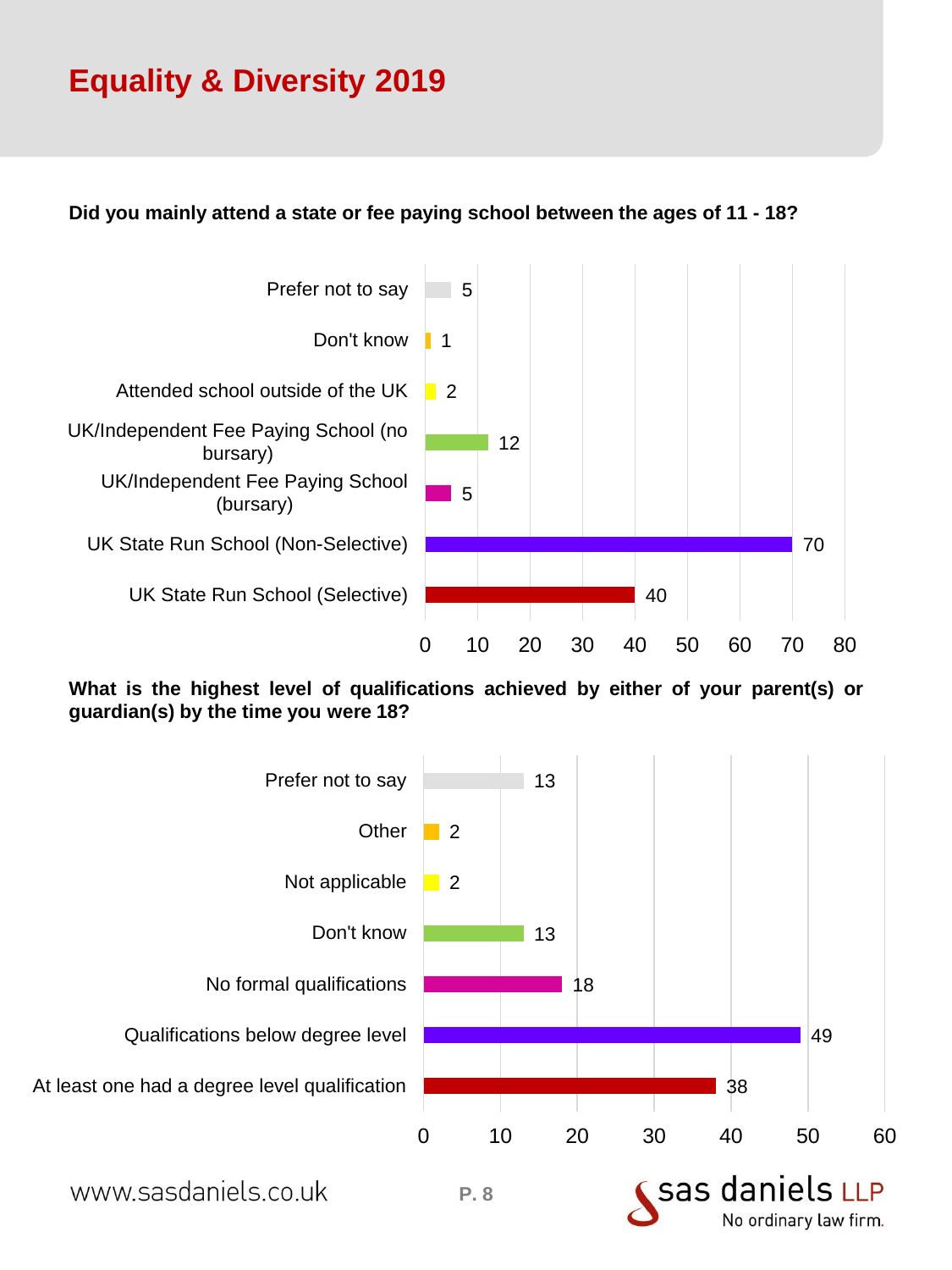#### **Thinking back to when you were aged about 14, which best describes the sort of work the highest income earner in your household did in their main job?**



www.sasdaniels.co.uk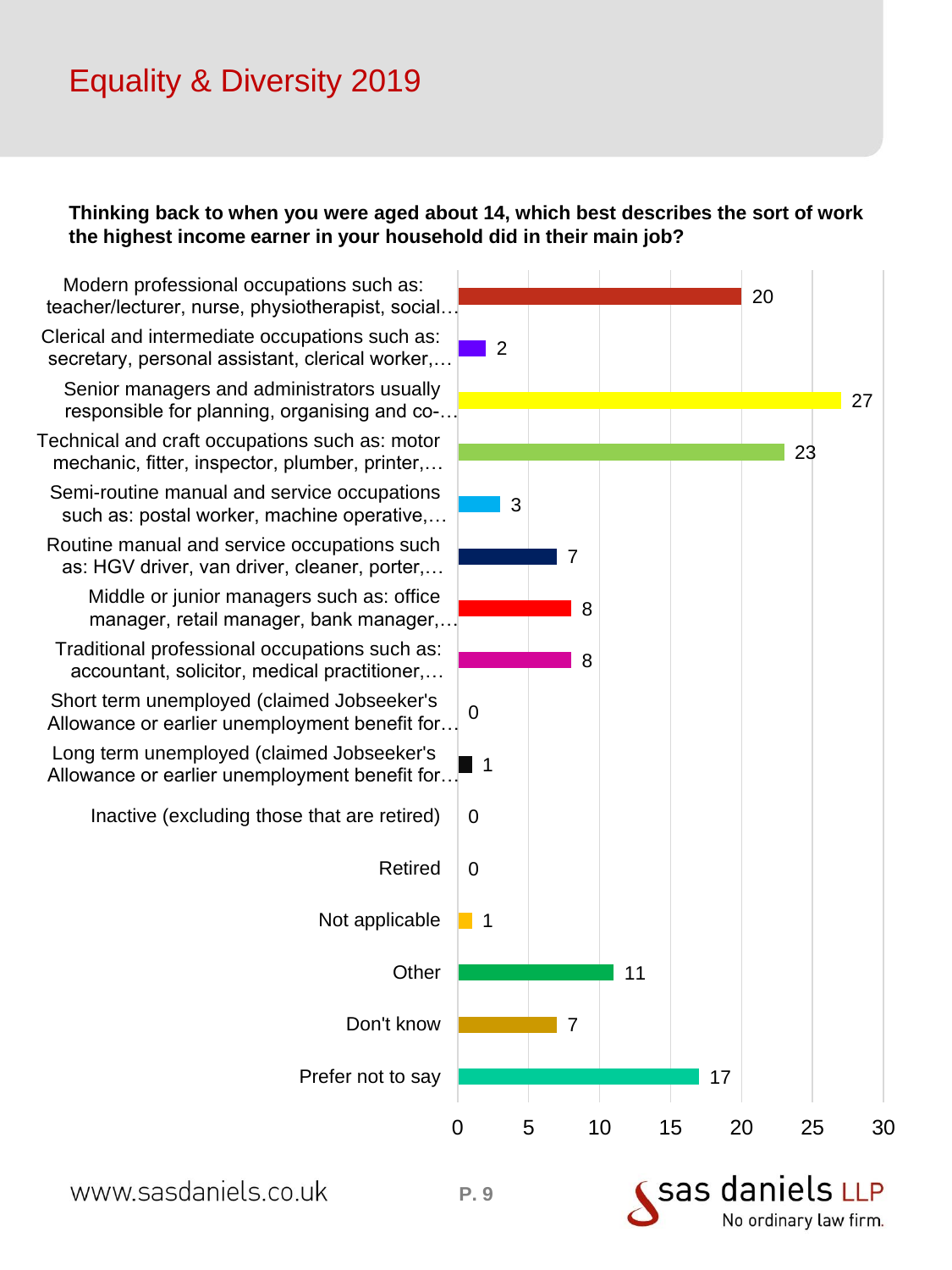

#### **Are you a primary carer for a child or children under 18?**

**Do you look after, or give any help or support to family members, friends, neighbours or others because of either long-term physical or mental ill-health / disability or problems related to old age?**



www.sasdaniels.co.uk